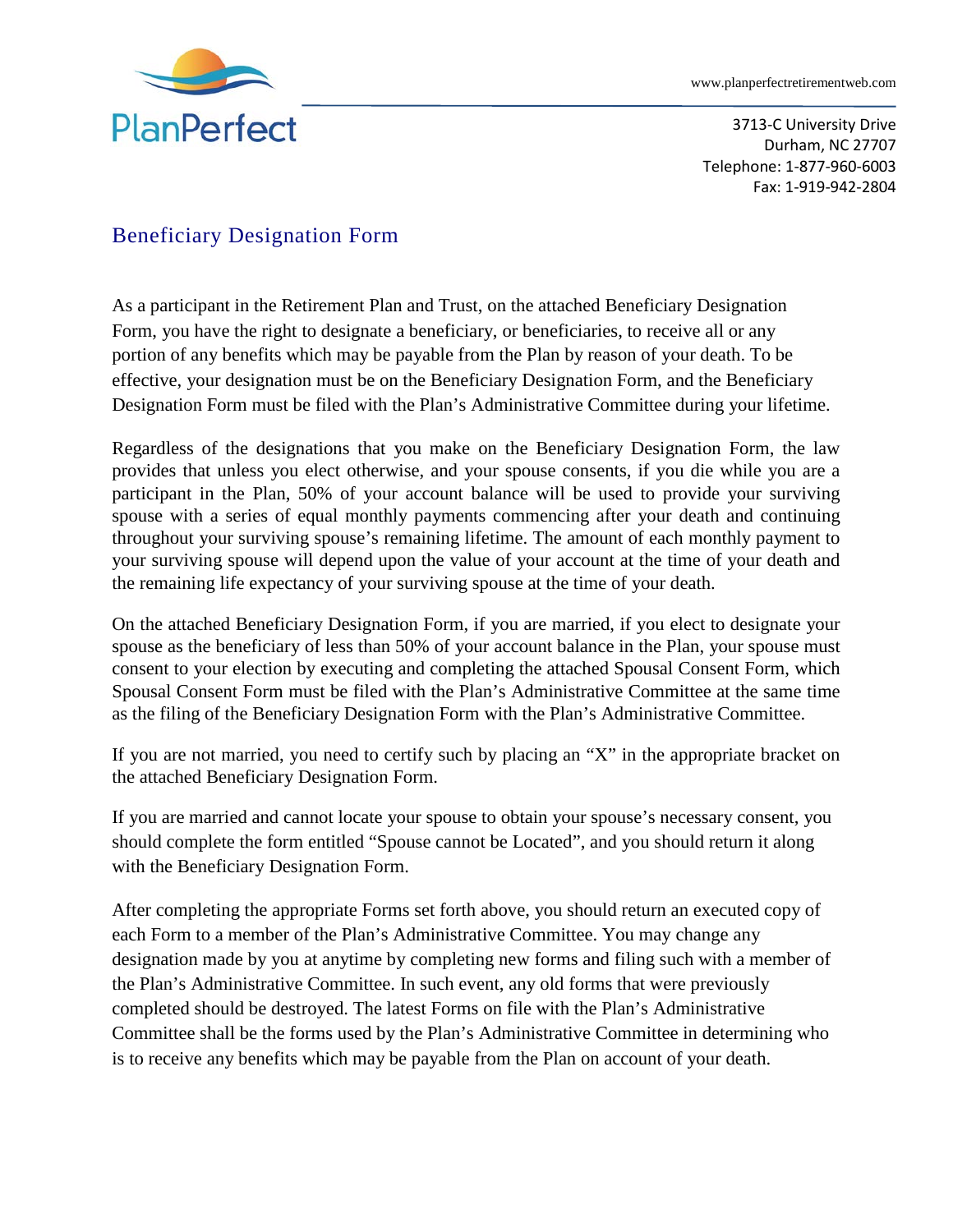

3713-C University Drive Durham, NC 27707 Telephone: 1-877-960-6003 Fax: 1-919-942-2804

### Beneficiary Designation Form

| Print Name: | $\overline{\phantom{a}}$ . The contract of the contract of the contract of $\overline{\phantom{a}}$                                                                                                                                  |  |  |
|-------------|--------------------------------------------------------------------------------------------------------------------------------------------------------------------------------------------------------------------------------------|--|--|
| Address:    | <u>and the state of the state of the state of the state of the state of the state of the state of the state of th</u>                                                                                                                |  |  |
| City:       | State: $\frac{Zip:\_$<br><u> 1989 - Johann Barbara, martin amerikan basal dan berasal dan berasal dan berasal dari berasal dan berasal dan</u>                                                                                       |  |  |
| Phone:      | <u>and the state of the state of the state of the state of the state of the state of the state of the state of the state of the state of the state of the state of the state of the state of the state of the state of the state</u> |  |  |
| Employer:   |                                                                                                                                                                                                                                      |  |  |

1. In the event of my death while I am a participant in the above named Plan, I designate the following beneficiary(is) to receive the following percentage(s) of my total account balance in the Plan:

I hereby revoke any Designation of Beneficiary I may previously have made under the above Plan and designate the following as my Beneficiary (ies) under the Plan:

### **Primary Beneficiary (ies)**

| Name | Relationship | Social Security<br>Number | Date of Birth | Percentage |
|------|--------------|---------------------------|---------------|------------|
|      |              |                           |               | $0.00\%$   |
|      |              |                           |               | $0.00\%$   |
|      |              |                           |               | $0.00\%$   |
|      |              |                           |               | $0.00\%$   |

#### **Contingent Beneficiary (ies)**

| Name | Relationship | Social Security<br>Number | Date of Birth   Percentage |  |
|------|--------------|---------------------------|----------------------------|--|
|      |              |                           |                            |  |
|      |              |                           |                            |  |
|      |              |                           |                            |  |
|      |              |                           |                            |  |

2. If you are unmarried place a check in the box immediately preceding this sentence.

Participant's Signature: \_\_\_\_\_\_\_\_\_\_\_\_\_\_\_\_\_\_\_\_\_\_\_\_\_\_\_\_\_\_\_\_\_\_\_\_\_ Date: \_\_\_\_\_\_\_\_\_\_\_\_\_\_

**Please Submit Form To**: **PlanPerfect, Inc. • 3713-C University Drive • Durham, NC 27707 Telephone 877.960.6003 • Fax 919.942.2804**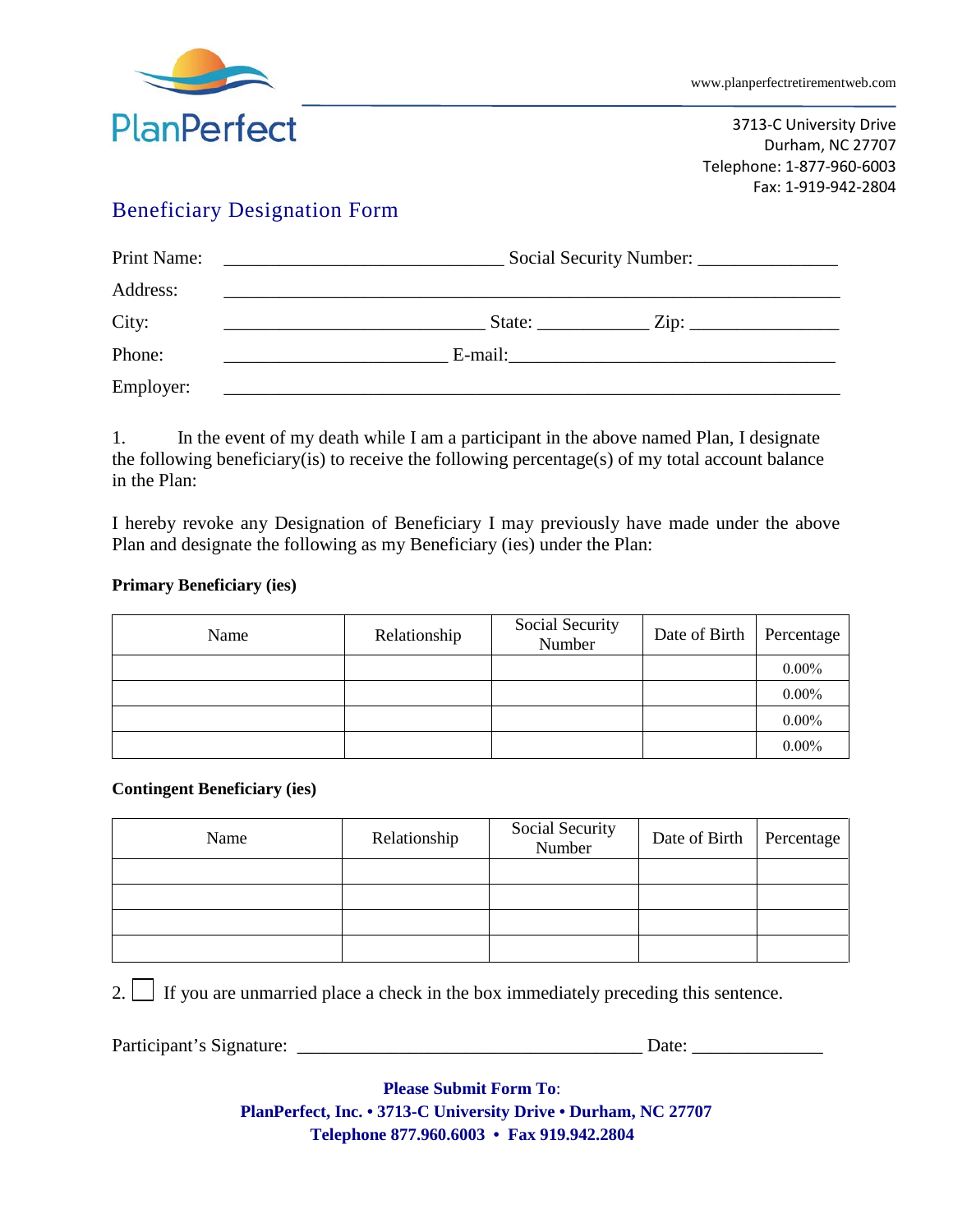

3713-C University Drive Durham, NC 27707 Telephone: 1-877-960-6003 Fax: 1-919-942-2804

### Spousal Consent Form

I consent to my spouse's election to designate me as the beneficiary of less than 50% of my spouse's account balance in the Plan in the event of my spouse's death while participating in the Plan. Understand that the effect of my consent is to waive the requirement that 50% of my spouse's account balance in the Plan be paid to me in the event of my spouse's death while my spouse is a participant in the Plan. I further understand that my spouse's election is not effective unless I consent to it and that this consent given by me is irrevocable unless I consent to it and that this consent given by me is irrevocable unless the election made by my spouse is changed.

For the spouse's consent to be effective, the spouse must sign below in the presence of the Plan's Administrative Committee or in the presence of a notary public.

| WITNESSED BY:                                                                           |               |
|-----------------------------------------------------------------------------------------|---------------|
|                                                                                         |               |
| Member of Plan's Administrative Committee                                               |               |
| <b>OR</b>                                                                               |               |
| NOTARY PUBLIC                                                                           |               |
|                                                                                         |               |
|                                                                                         |               |
|                                                                                         |               |
| that _________________________, personally appeared before me this day and acknowledged |               |
| the due execution of the foregoing instrument.                                          |               |
|                                                                                         |               |
|                                                                                         |               |
| (Official Seal)                                                                         | Notary Public |
|                                                                                         |               |

My commission expires \_\_\_\_\_\_\_\_\_\_\_\_\_\_\_\_\_\_\_\_\_\_\_\_.